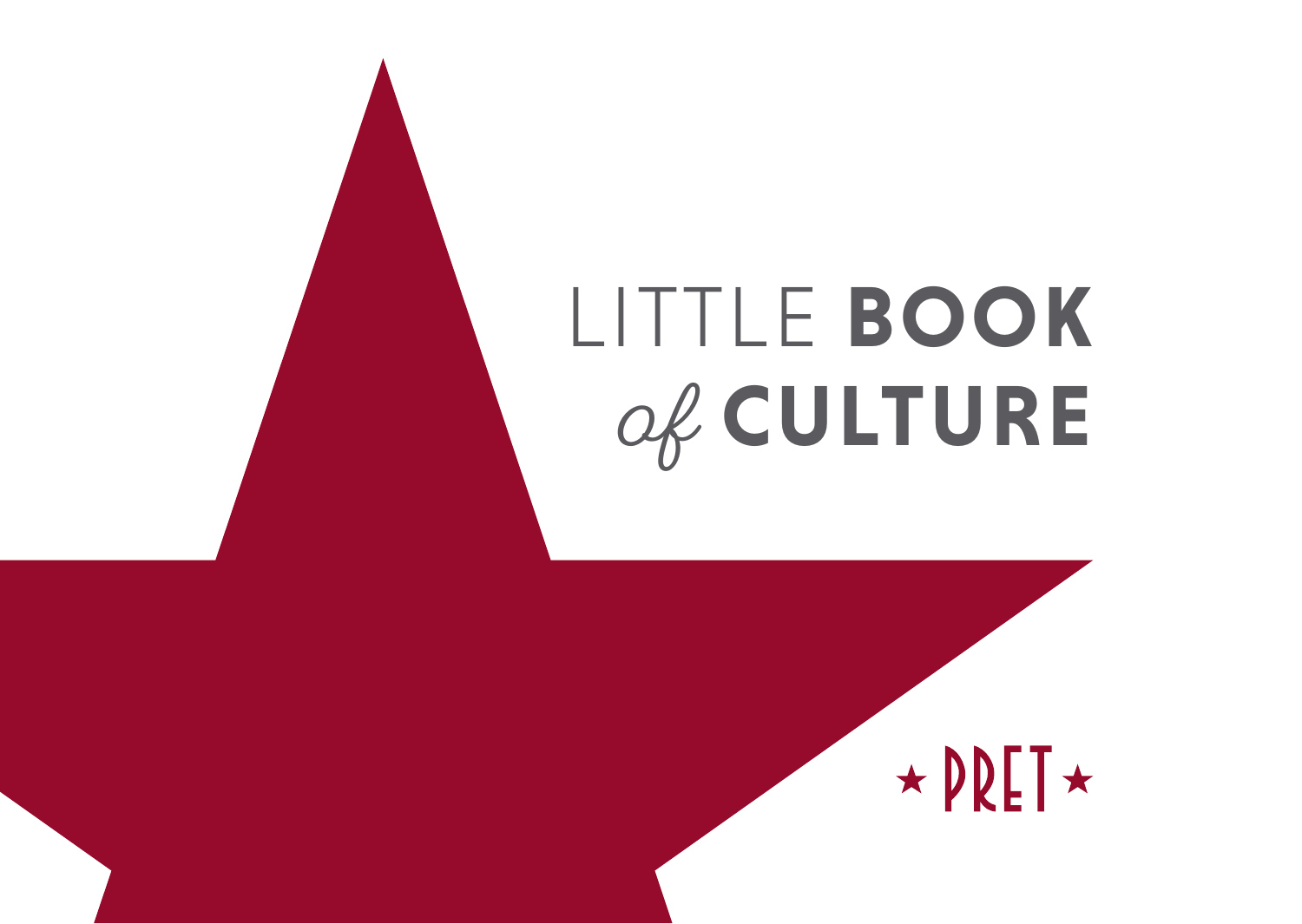Pret serves delicious food and organic coffee. It's what we do.

Our **Purpose** explains why we do this – we do this to make everyday a little bit brighter for everyone around us (our customers, our teams, our communities and those we partner with). What we do sparks a smile, a sense of positivity and a feel-good moment (or two). Our **Values** are the things that we really believe in – our guiding stars, ensuring we realise our Vision in the right way. They act as key principles for the decisions we make.

The Pret **Behaviours**

provide a language around what we want to see our people doing (and not doing). When 'good' or 'great' behaviours are

experienced, these support our Values and Purpose.

Our **Culture** describes what it's like to be part of Team Pret. It is a genuine articulation of Pret life by our people. Some elements of our culture date back to the early days, some are more recent, emerging as we transform. Culture is partly who we are and partly who we aspire to be.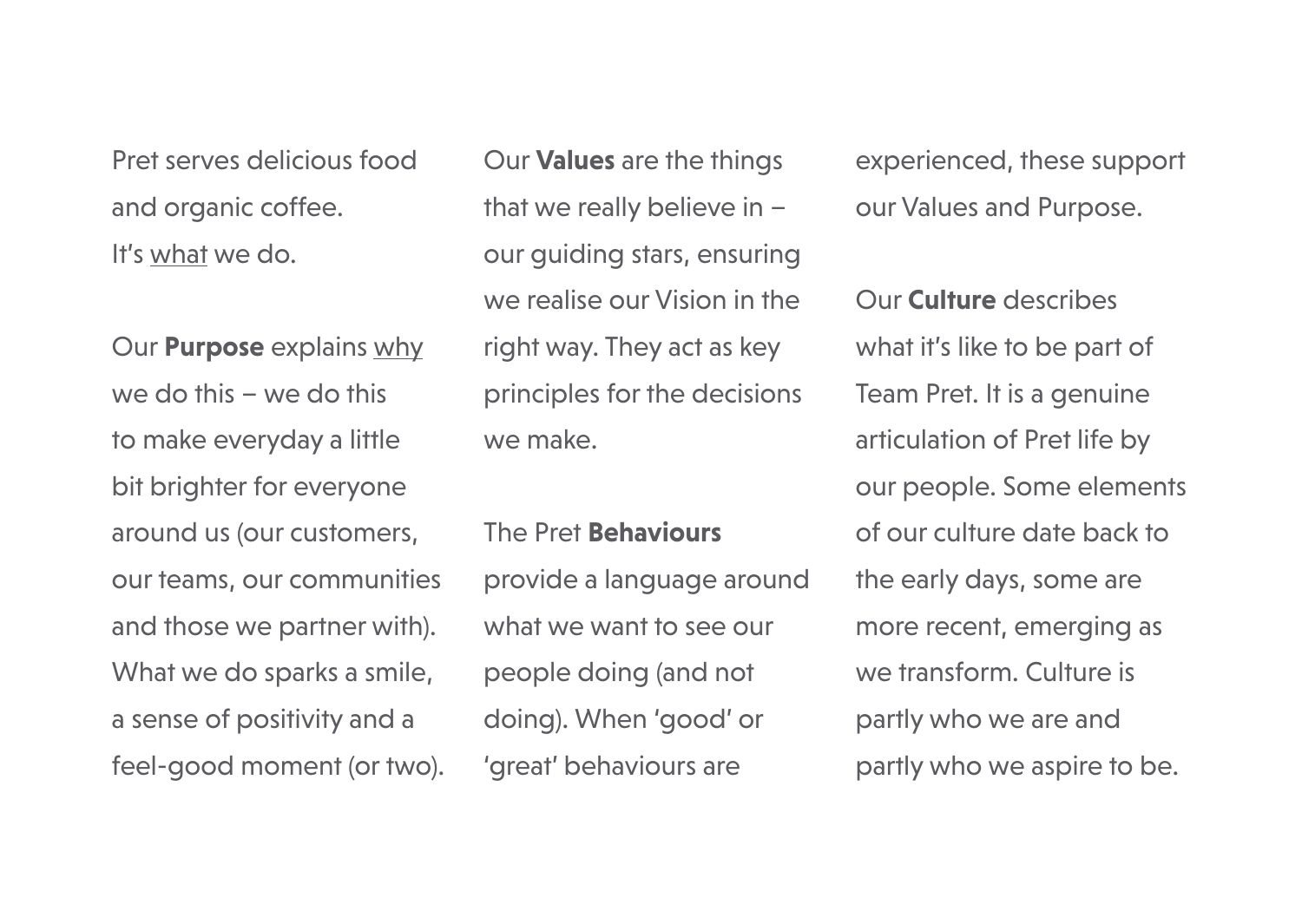### **Purpose, Values, Behaviours and Culture** are our DNA which we believe adds enormous value to everything we do. It's worth fighting for and we aim to strengthen it continually as we grow so that we can successfully achieve our Vision in the right way.



Pret is here to make everyday a little brighter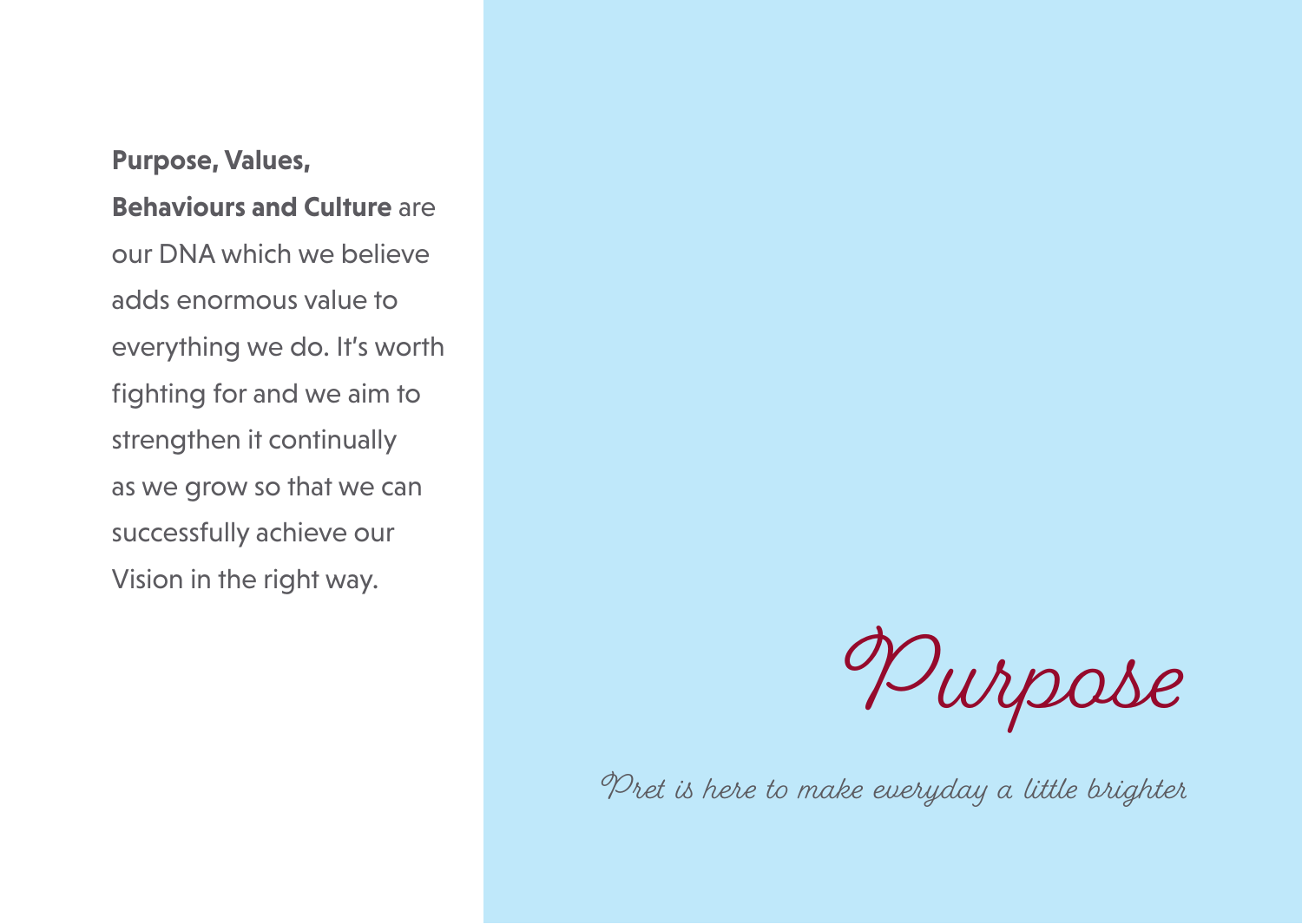

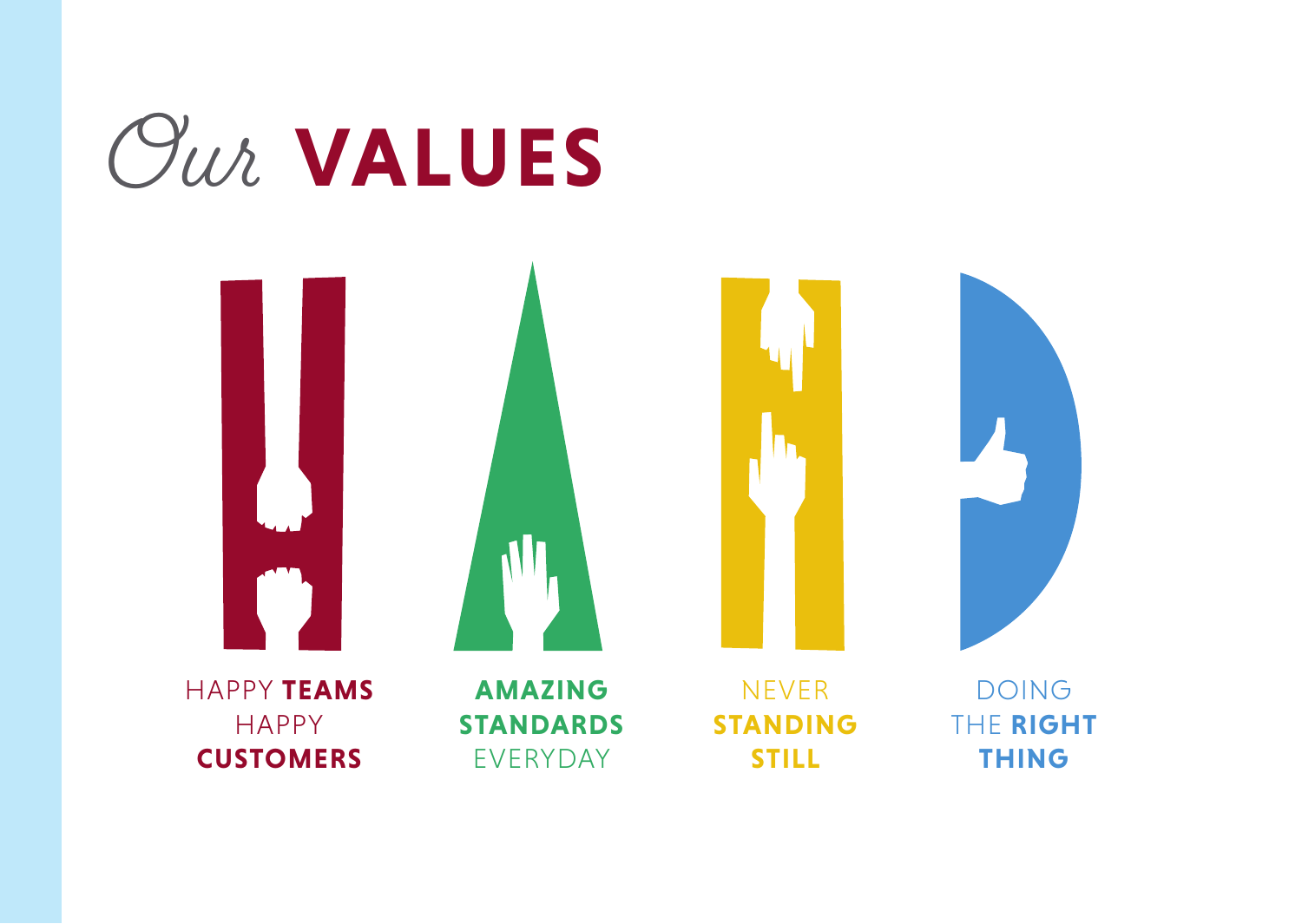# *Our* BEHAVIOURS

#### « **PASSION**

Drive, enthusiasm, pride

- « **TEAM WORKING**  Helpful, sociable, respectful
- « **GREAT EXECUTION** High standards, well planned, efficient
- **CLEAR COMMUNICATION** Clear, appropriate, listening
- « **OPEN TO CHANGE**  Flexible, keen to learn, positive
- **THOUGHTFUL LEADERSHIP** Inspiring, trusted, personal
- **REALISING POTENTIAL** Developmental, supportive, challenging
- **BUSINESS SENSE** Customer focused, competitor aware, maximises business opportunities

#### **ONE PRET**

Shop connection, collaborative, whole business focused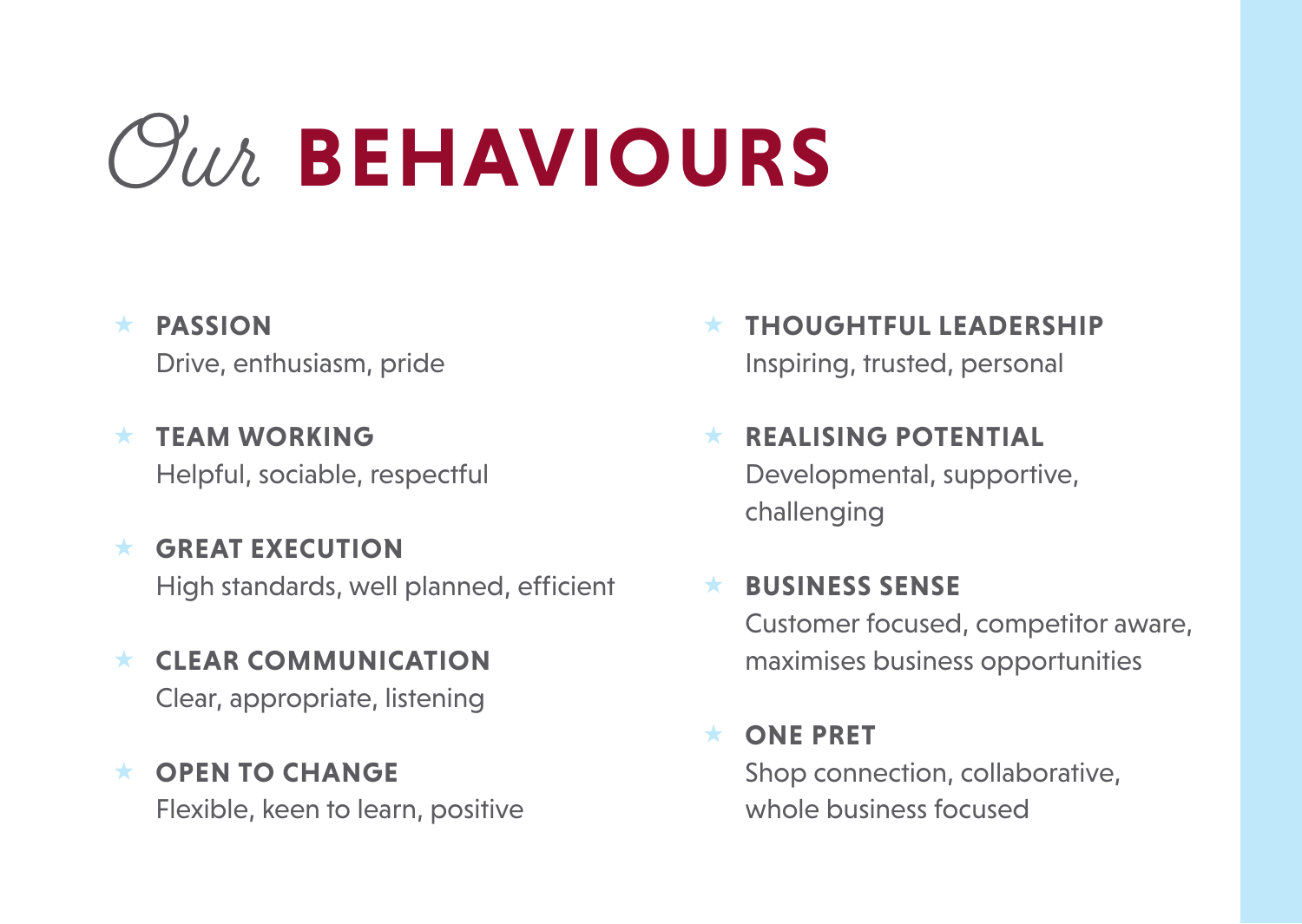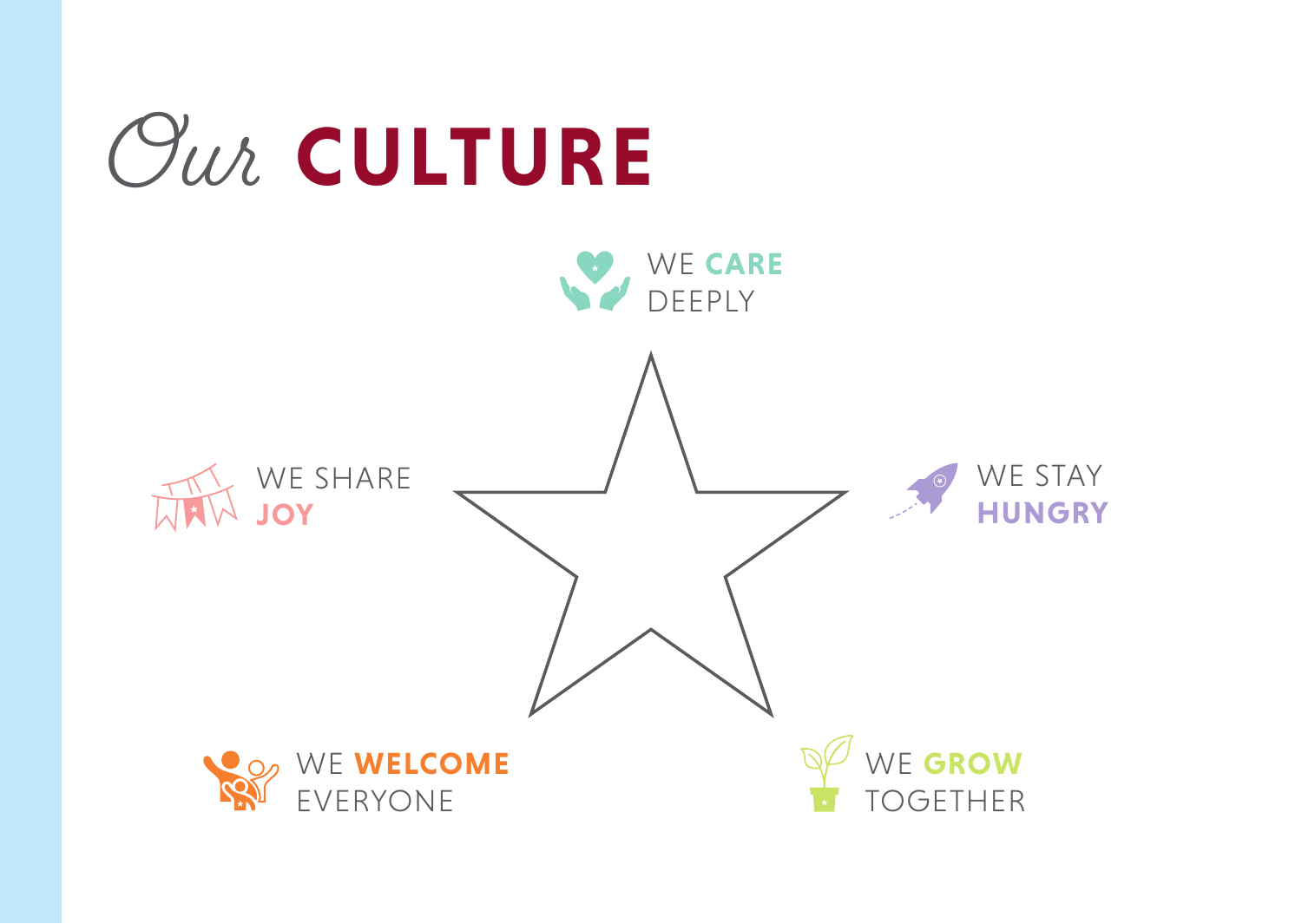# WE *cahe* **DEEPLY**

## **. . . about every 'ingredient' in the Pret Recipe**



Our menus stand out. And it's easy to see why.

The people who make them are as passionate as the people who invent them, who carefully source our fresh ingredients, who share them with our customers and… you get the idea.

People, not products, are the stars here. You're among those who know that 'kind', 'honest' and 'generous' aren't just buzzwords. They're our secret sauce.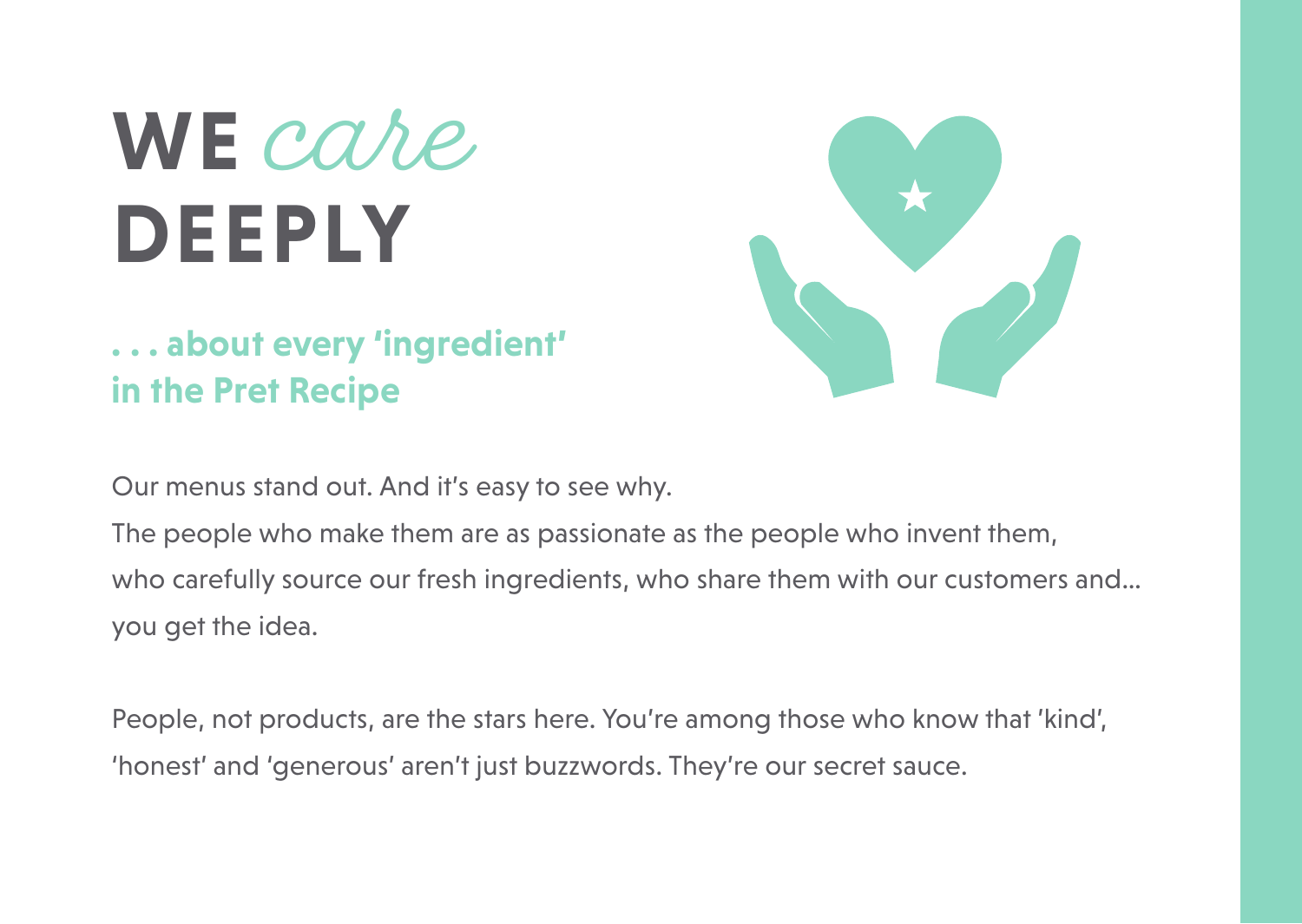

**. . . driven to be better** 

We improve every day and innovate constantly. It means rolling up our sleeves sometimes, taking risks and learning from our mistakes. But we're excited to do it for our teams and customers.

With the right attitude, tools and processes, we can achieve the high standards we set ourselves. What we don't know, we find out. And what we do know, we share generously.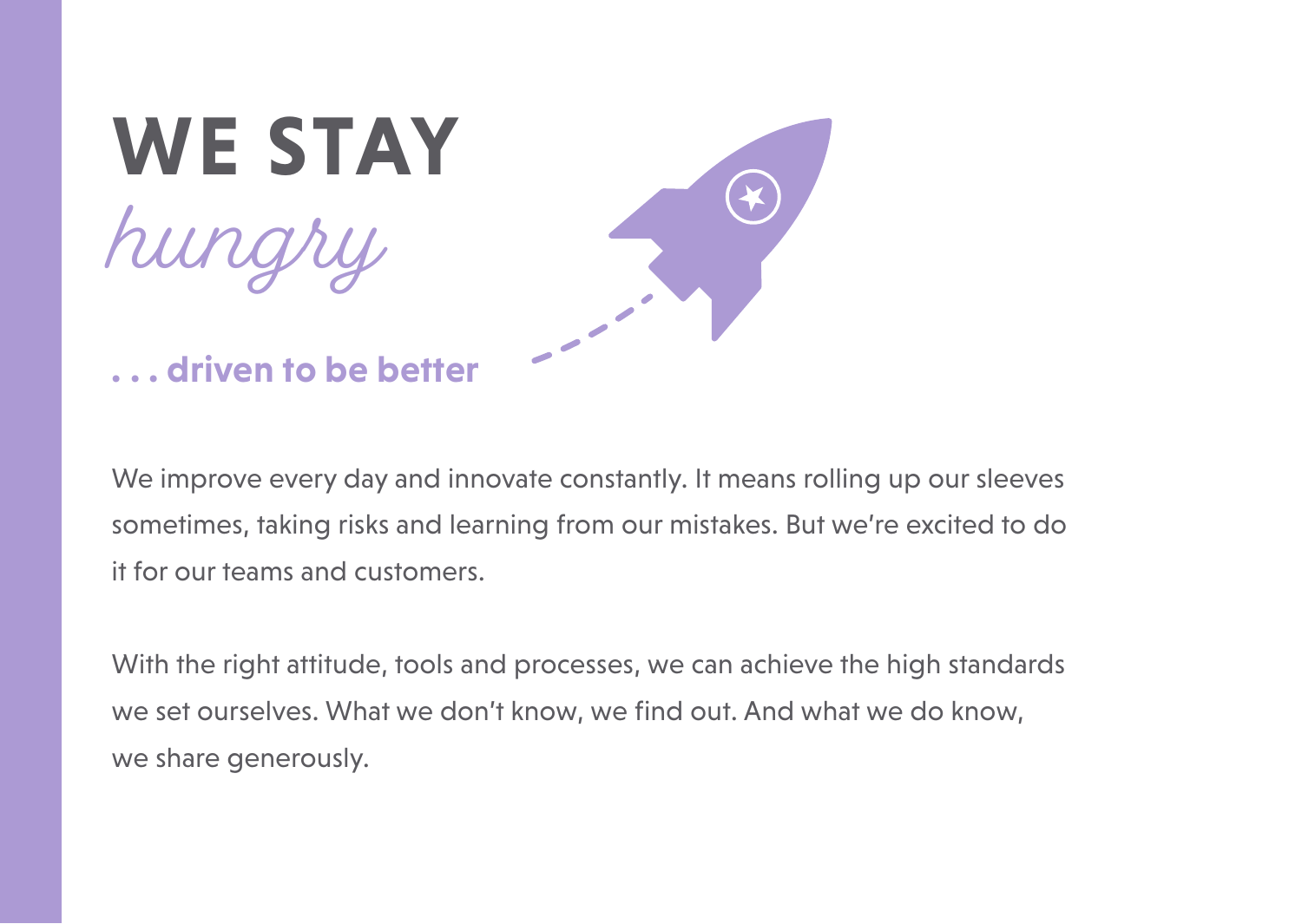# **WE** grow  **TOGETHER**

### **. . . because success takes a team**

There's no getting around it; profit is important. It fuels our future. When we spend and invest wisely, we create opportunities for all. We love watching our teams and Pret grow.

Brilliance is the sum of both skills and behaviours and our success comes from every team across Pret being connected and empowered.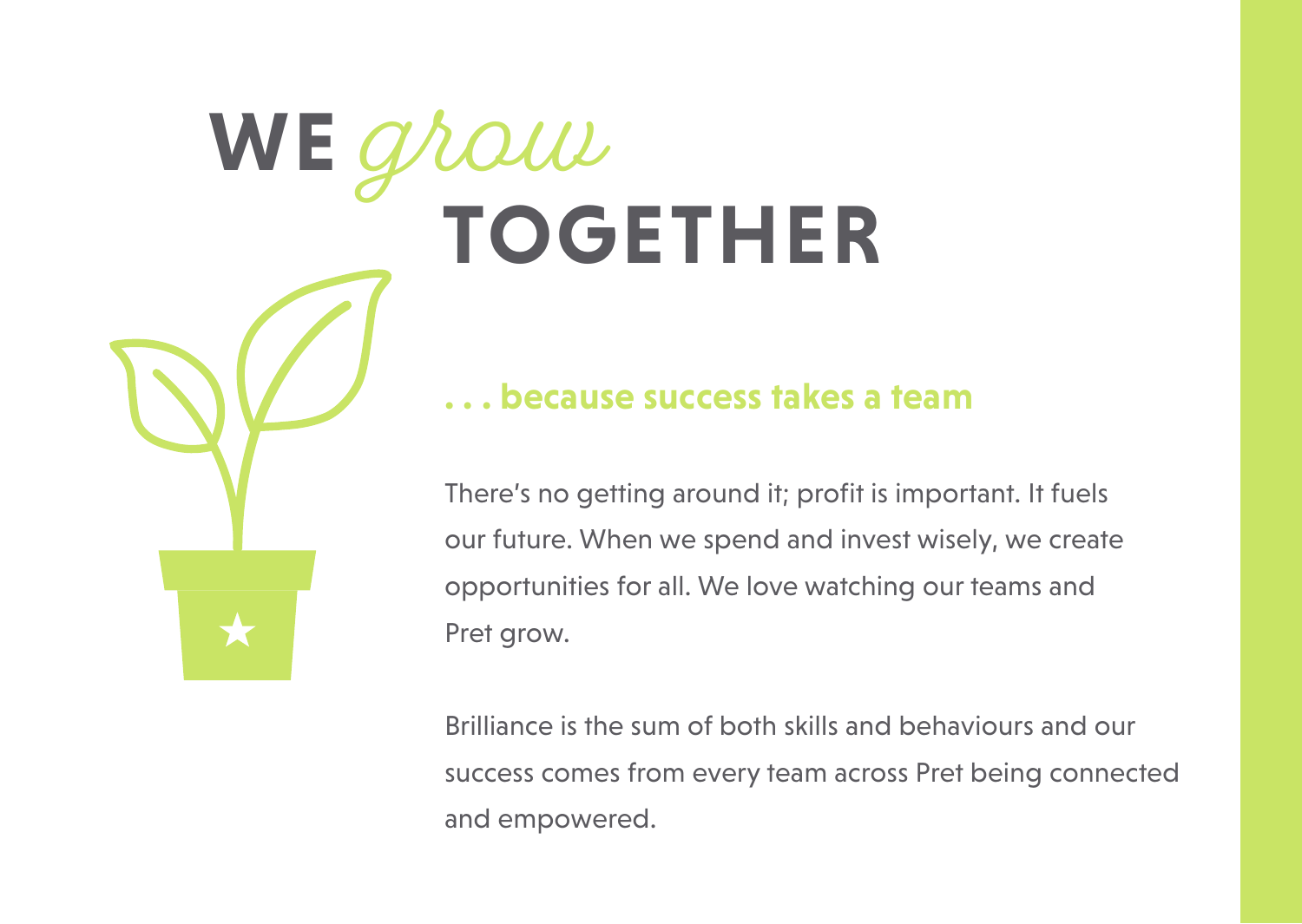

### **. . . and celebrate our diversity**

Everyone is welcome at Pret, no matter who you are, where you come from, or how you take your coffee. We want people to feel safe and supported to be themselves here.

We believe in creating a culture of inclusivity and belonging with equal opportunities for all. We won't always agree with each other, but we'll leave our egos at the door, listen, challenge, and remember to be kind.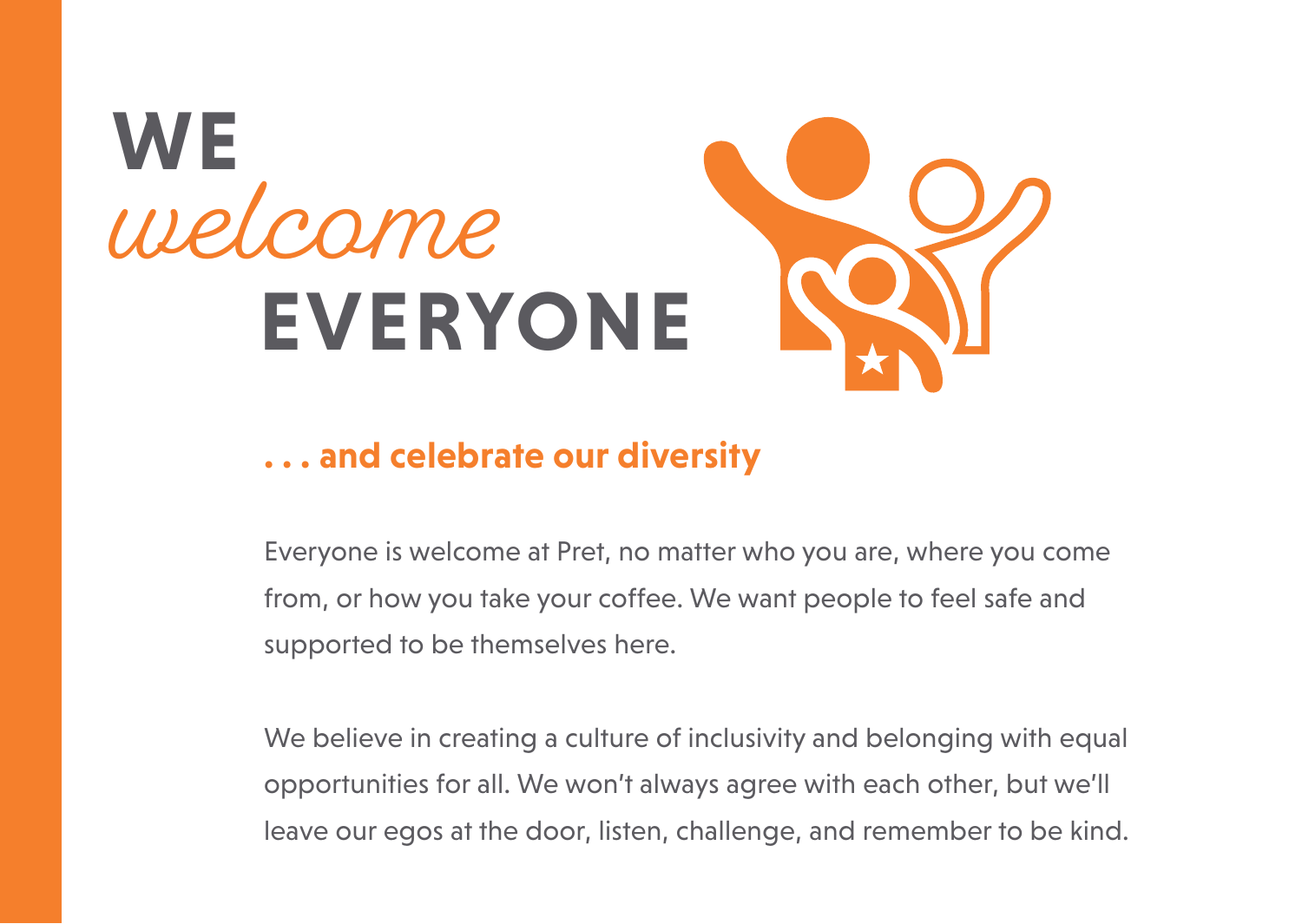# WE SHARE *jc*



### **. . . in a million little moments**

How we make people feel is everything. Of course, we can't make every day perfect. We're only human. But we can make every day a little brighter – for our teams, customers, and the communities we're part of.

If we're serious about one thing, it's never taking ourselves too seriously. We value work-life balance. We say thank you (a lot). And take every chance to generously spread joy.